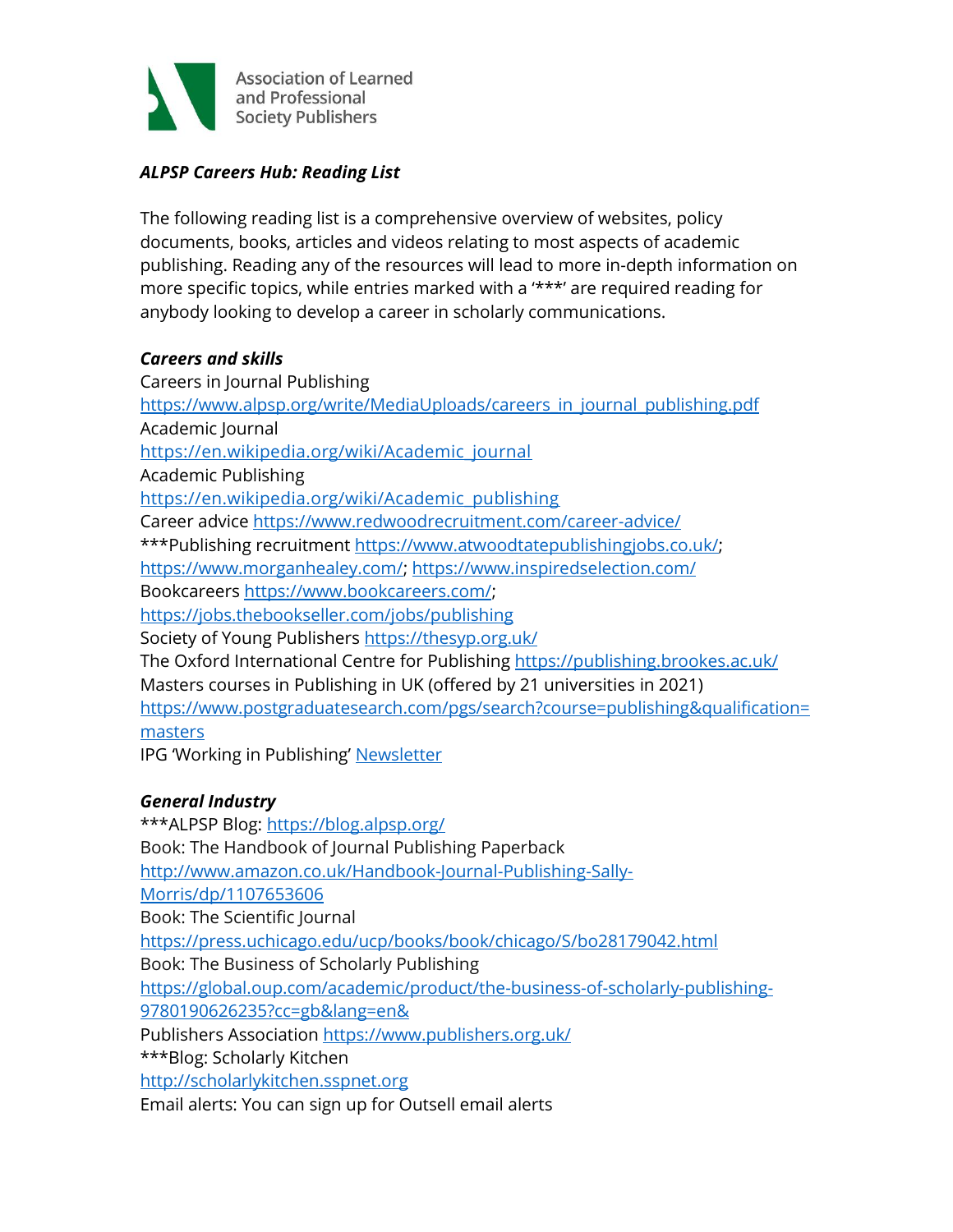

**Association of Learned** and Professional **Society Publishers** 

<https://www.outsellinc.com/> Journal: Learned Publishing (the ALPSP journal) <http://www.alpsp.org/Learned-Publishing> E-newsletter: Sign up to the ALPSP news alert for the latest developments in scholarly publishing: <http://www.alpsp.org/ALPSP-Alert> (back issues available too) Email alerts: News through the STM Publishing News [http://www.stm](http://www.stm-publishing.com/)[publishing.com/](http://www.stm-publishing.com/) Reports: Policy bulletins for ALPSP members are available here <http://www.alpsp.org/Representation-Policy> \*\*\*Report: The 2018 STM Report: An overview of scientific and scholarly journal publishing. <http://www.markwareconsulting.com/the-stm-report/> THE (Times Higher Education) – email newsletter and articles <https://www.timeshighereducation.com/> Inside Higher Ed<https://www.insidehighered.com/> Wonk HE<https://wonkhe.com/> SDG: Sustainable Development Goal[s https://sdgs.un.org/](https://sdgs.un.org/) ALPSP Covid Hub<https://www.alpsp.org/Covid-19-Hub> Research Information website <https://www.researchinformation.info/>

## *Editorial*

Book: Science Editors' Handbook (2013) <http://www.ease.org.uk/publications/science-editors-handbook/> \*\*\*Blog: Retraction Watch,<http://retractionwatch.com/> \*\*\*Committee on Publication Ethics (COPE)<http://publicationethics.org/> Guidelines: International Committee of Medical Journal Editors, <http://www.icmje.org/recommendations/> UK Research Integrity Office [https://ukrio.org/wp-content/uploads/UKRIO-Code-of-](https://ukrio.org/wp-content/uploads/UKRIO-Code-of-Practice-for-Research.pdf)[Practice-for-Research.pdf](https://ukrio.org/wp-content/uploads/UKRIO-Code-of-Practice-for-Research.pdf) International Society for Medical & Technical Editors<https://www.ismte.org/>

# *Legal*

Guidelines: Permissions guidelines [https://www.stm-assoc.org/2020\\_09\\_30\\_STM\\_Permission\\_Guidelines\\_2020.pdf](https://www.stm-assoc.org/2020_09_30_STM_Permission_Guidelines_2020.pdf) Book: Publishing Law (Routledge) <https://www.routledge.com/products/9781138803794> Book: Clark's Publishing Agreements [https://www.bloomsburyprofessional.com/uk/clarks-publishing-agreements-a-book](https://www.bloomsburyprofessional.com/uk/clarks-publishing-agreements-a-book-of-precedents-9781784519469/)[of-precedents-9781784519469/](https://www.bloomsburyprofessional.com/uk/clarks-publishing-agreements-a-book-of-precedents-9781784519469/) Copyright Clearance Center<https://www.copyright.com/publishers/> Copyright Licensing Agency<https://www.cla.co.uk/> Publishers' Licensing Services<https://www.pls.org.uk/>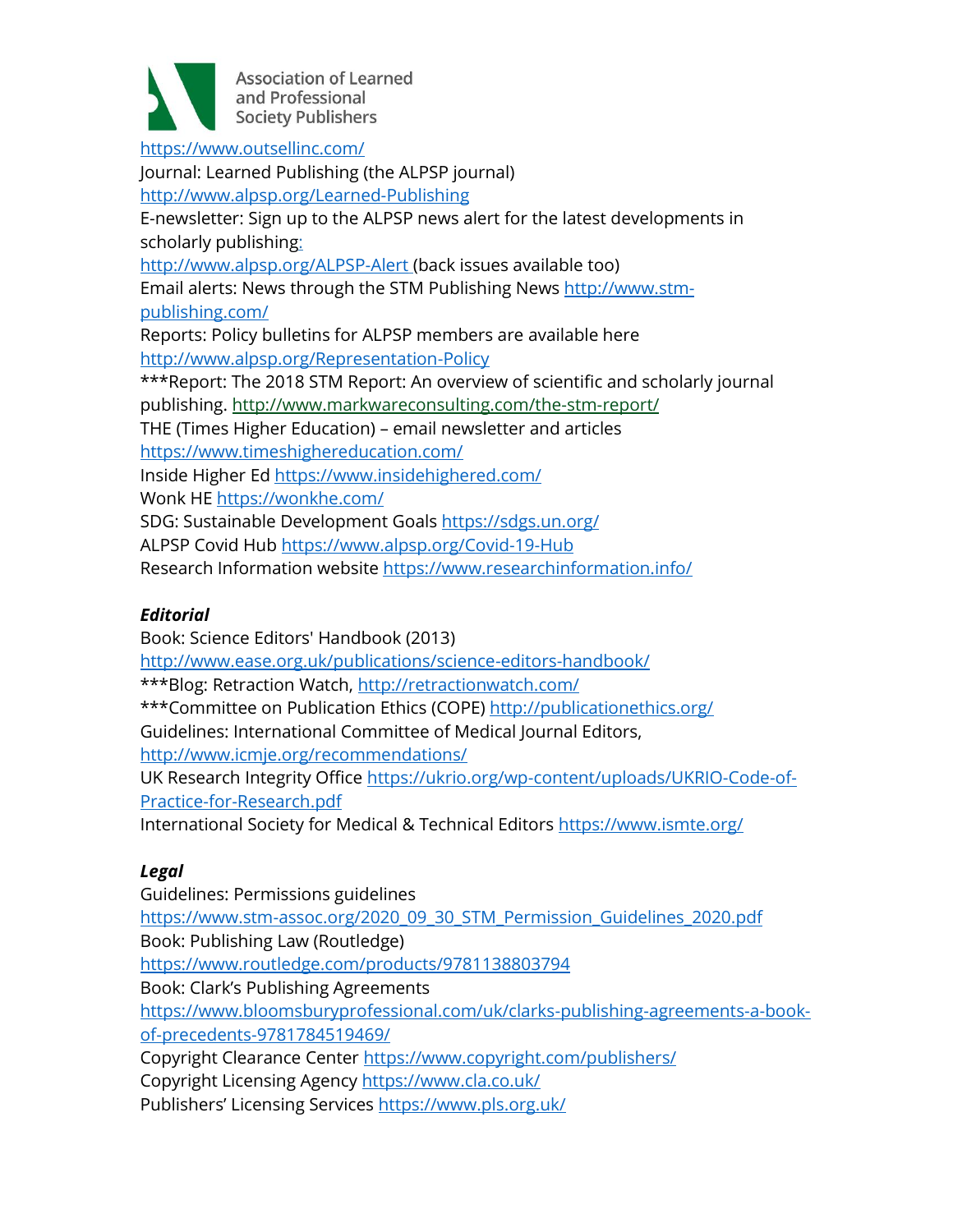

**Association of Learned** and Professional **Society Publishers** 

## *Marketing*

Kudos <https://www.growkudos.com/> eNewsletter: Marketability bulletin <http://www.marketability.info/ebulletin.php> Segment your Audience [https://xtensio.com/segment-your-audience-with-user](https://xtensio.com/segment-your-audience-with-user-personas/)[personas/](https://xtensio.com/segment-your-audience-with-user-personas/)

HubSpot<https://www.hubspot.com/>

Digital marketing<https://www.smartinsights.com/digital-marketing-strategy/> Book: This is Marketing [https://www.amazon.co.uk/This-Marketing-Cant-Until-](https://www.amazon.co.uk/This-Marketing-Cant-Until-Learn/dp/0241370140)[Learn/dp/0241370140](https://www.amazon.co.uk/This-Marketing-Cant-Until-Learn/dp/0241370140)

### *Access*

\*\*\*Peter Suber's OA overview (slightly dated, but still useful), <http://legacy.earlham.edu/~peters/fos/overview.htm> Introduction to open access [https://www.jisc.ac.uk/guides/an-introduction-to-open](https://www.jisc.ac.uk/guides/an-introduction-to-open-access)[access](https://www.jisc.ac.uk/guides/an-introduction-to-open-access) \*\*\*Plan S<https://www.coalition-s.org/> Open Access Scholarly Publishing Association<https://oaspa.org/> e-book: Open Access: Could defeat be snatched from the jaws of victory? <https://richardpoynder.co.uk/Jaws.pdf>

Blog: Bjorn Brembs<http://bjoern.brembs.net/>

Open Science<https://osiglobal.org/>

Figshare<https://www.digital-science.com/product/figshare/>

## *Performance*

Article: Impact Factor (IF) [https://clarivate.com/essays/impact-factor/;](https://clarivate.com/essays/impact-factor/) [https://en.wikipedia.org/wiki/Impact\\_factor](https://en.wikipedia.org/wiki/Impact_factor) *Article: h*-index <https://en.wikipedia.org/wiki/H-index> Impact of Social Science <http://blogs.lse.ac.uk/impactofsocialsciences> Video: A beginners guide to altmetrics <https://www.youtube.com/watch?v=M6XawJ7-880> \*\*\*The evolution of impact indicators: from bibliometrics to altmetrics <https://scholasticahq.com/altmetrics-the-evolution-of-impact-indicators> Website: Altmetric<http://www.altmetric.com/> Citation index: Web of Science <https://clarivate.com/webofsciencegroup/solutions/web-of-science/> Citation Index: Scopus<https://www.scopus.com/> Citation Index: InCites [https://incites.clarivate.com/#/analysis](https://incites.clarivate.com/) Citation Index: Cabells<https://www2.cabells.com/about-journalytics> Citation Index: Dimensions<https://app.dimensions.ai/discover/publication>